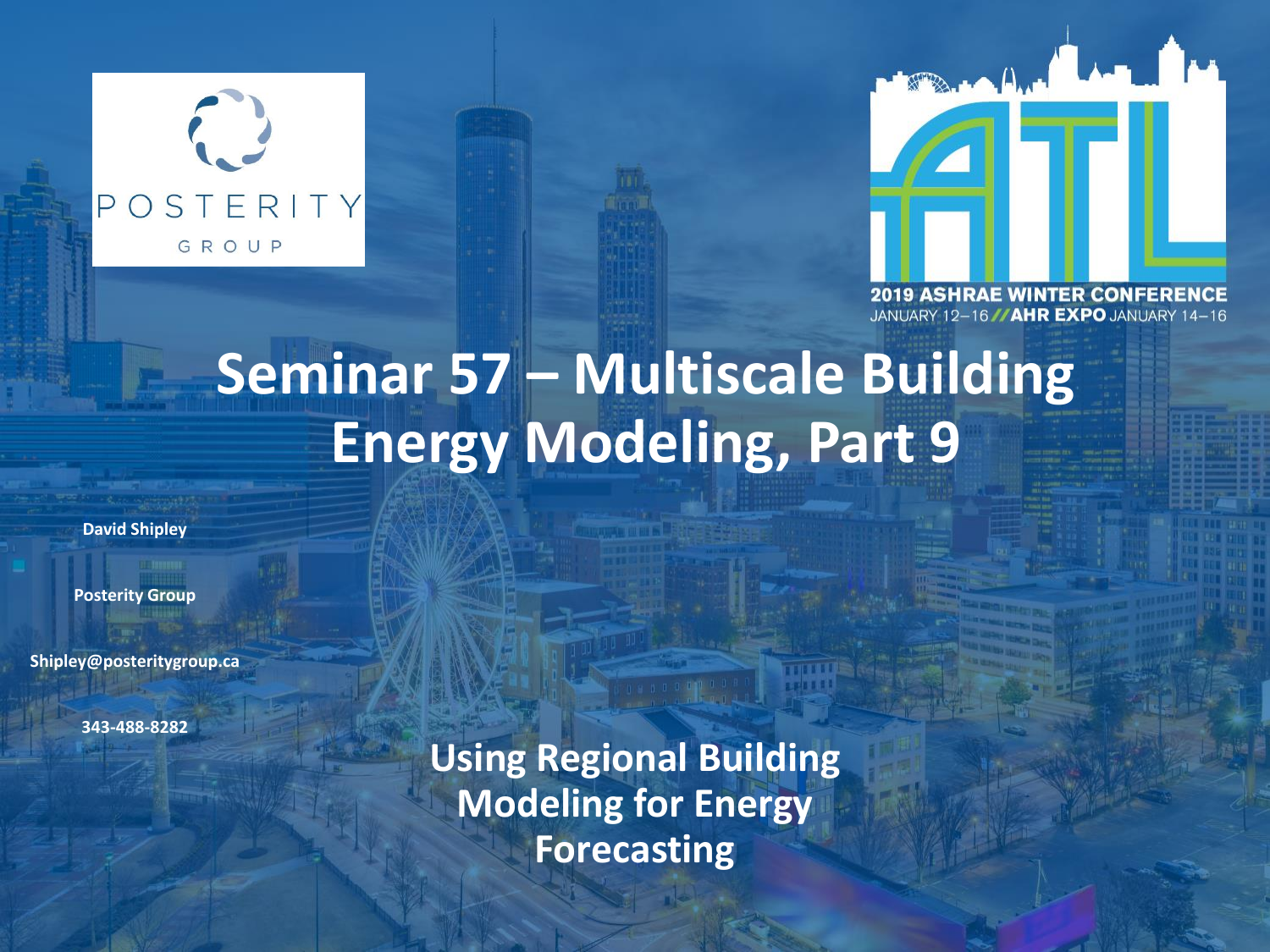# **Learning Objectives**

- Objective 1: Provide an overview of Urban Building Energy Model (UBEM) techniques and data sources.
- **Objective 2: Describe the use of regional building modeling as a forecasting tool, especially as it relates to critical uncertainties in data assumptions and how they can be handled.**
- Objective 3: Demonstrate the ability of 3D mapping techniques to provide wide-area geometrical information over urban and foliated scenes with evaluation of critical infrastructure (e.g. power line damage and flooding).
- Objective 4: Describe an approach for community-scale modeling using detailed wholebuilding energy models with use cases for district system optimization.

ASHRAE is a Registered Provider with The American Institute of Architects Continuing Education Systems. Credit earned on completion of this program will be reported to ASHRAE Records for<br>AIA members. Certificates of Completion for non-AIA members are available on request.

This program is registered with the AIA/ASHRAE for continuing professional education. As such, it does not include content that may be deemed or construed to be an approval or endorsement by the AIA of any material of construction or any method or manner of handling, using, distributing, or dealing in any material or product. Questions related to specific materials, methods, and services will be addressed at the conclusion of this presentation.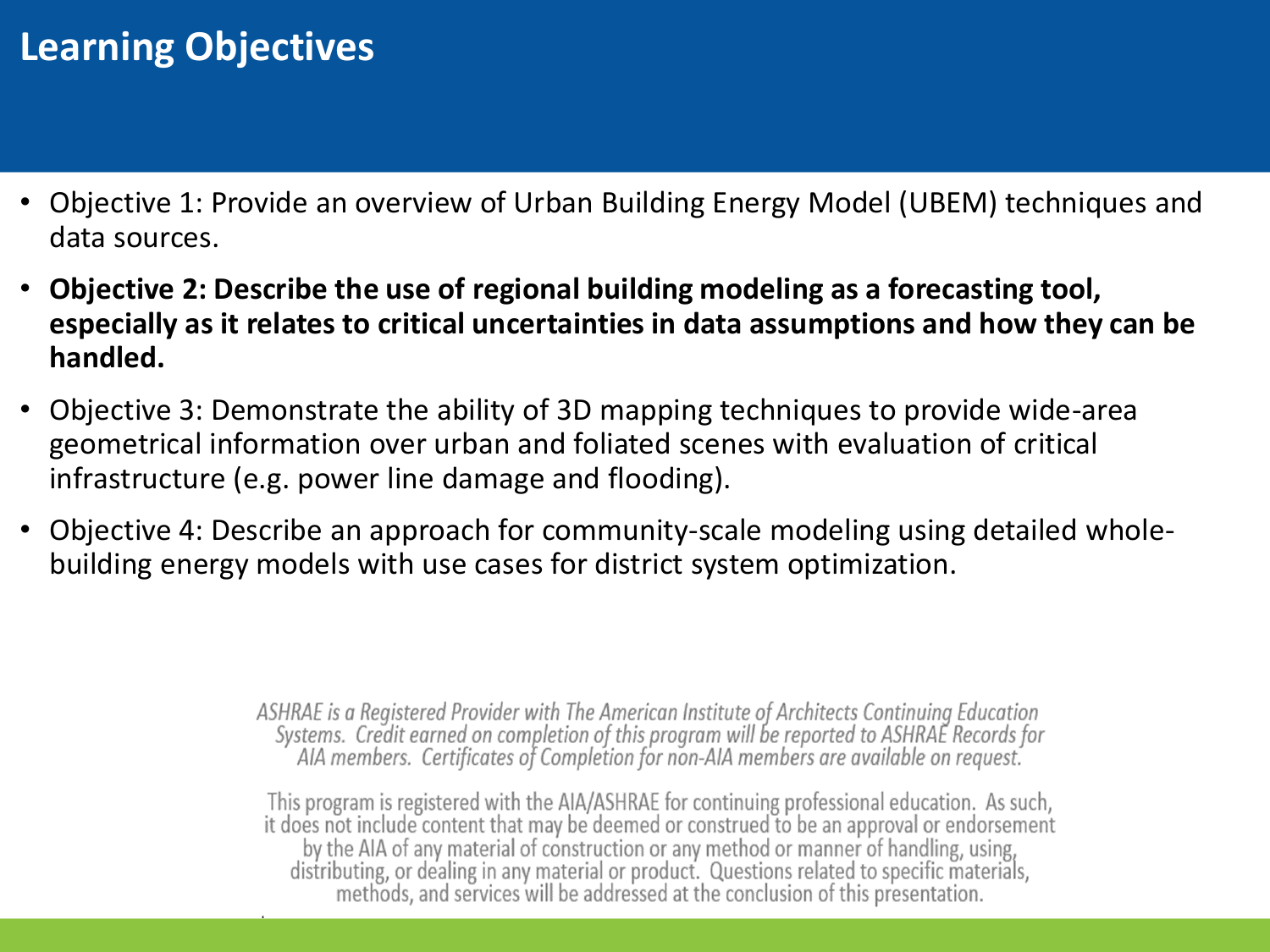### **Acknowledgements**

# Ken Ross, David Bailey, and Robert Schuster FortisBC – Natural Gas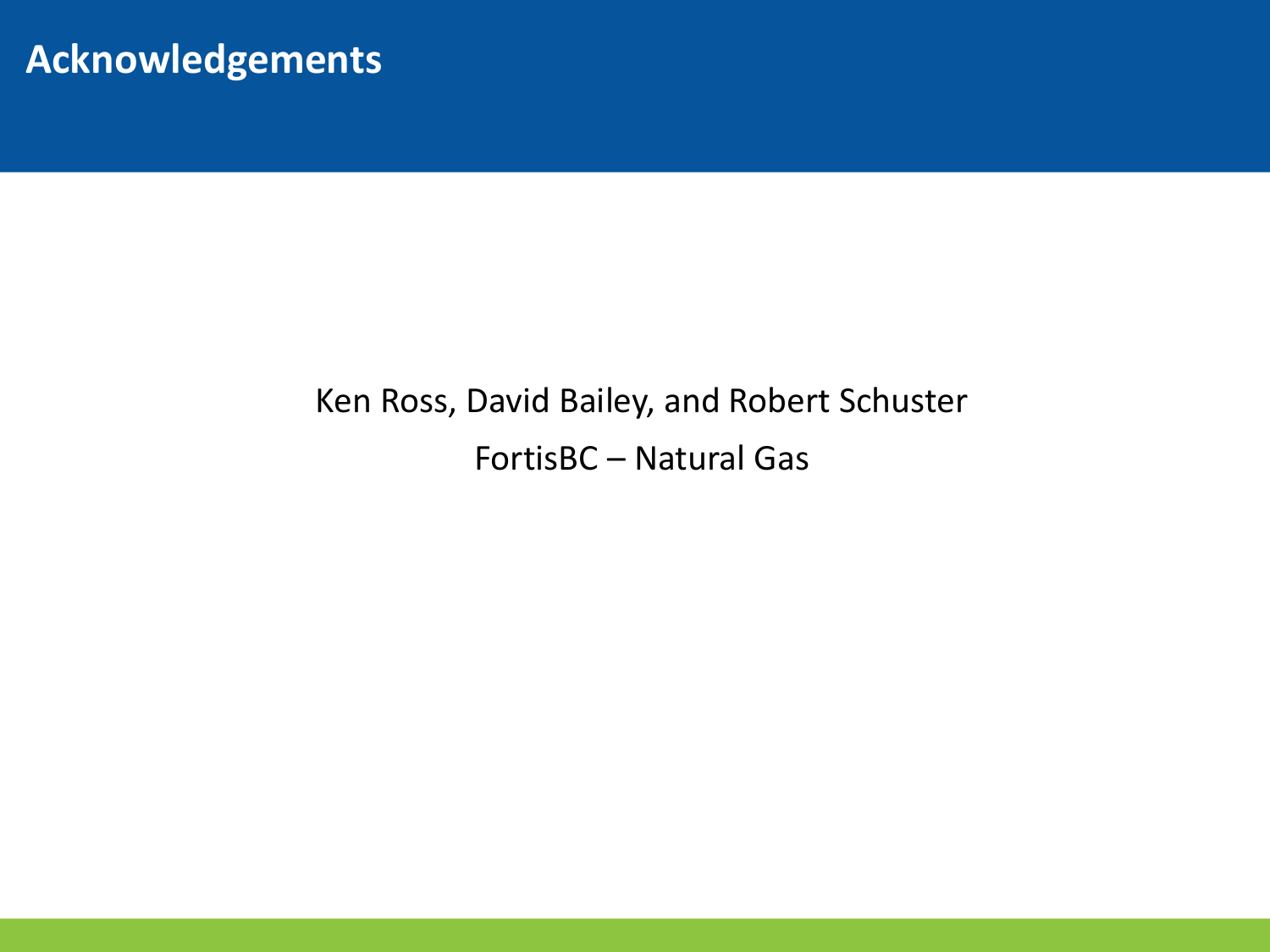# **Outline/Agenda**

- Energy forecast users and their needs
- Forecasting for a BC utility
- Modeling approach
	- Building archetype modeling
	- Multiple scenarios modeling
- Results
- Conclusions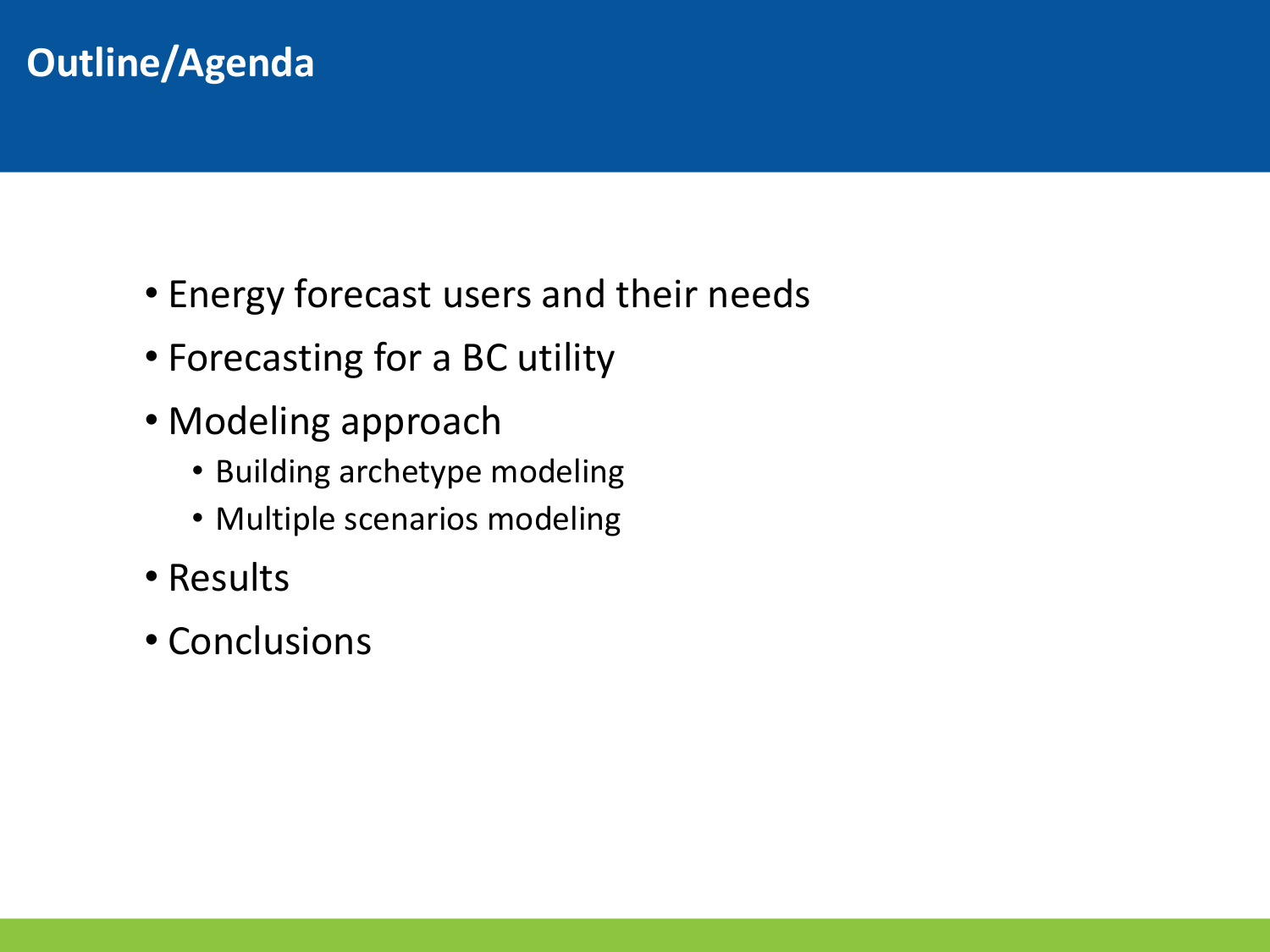### **Energy Forecast Users**

- Regulated electric and gas utilities
- Independent system (grid) operators
- Governments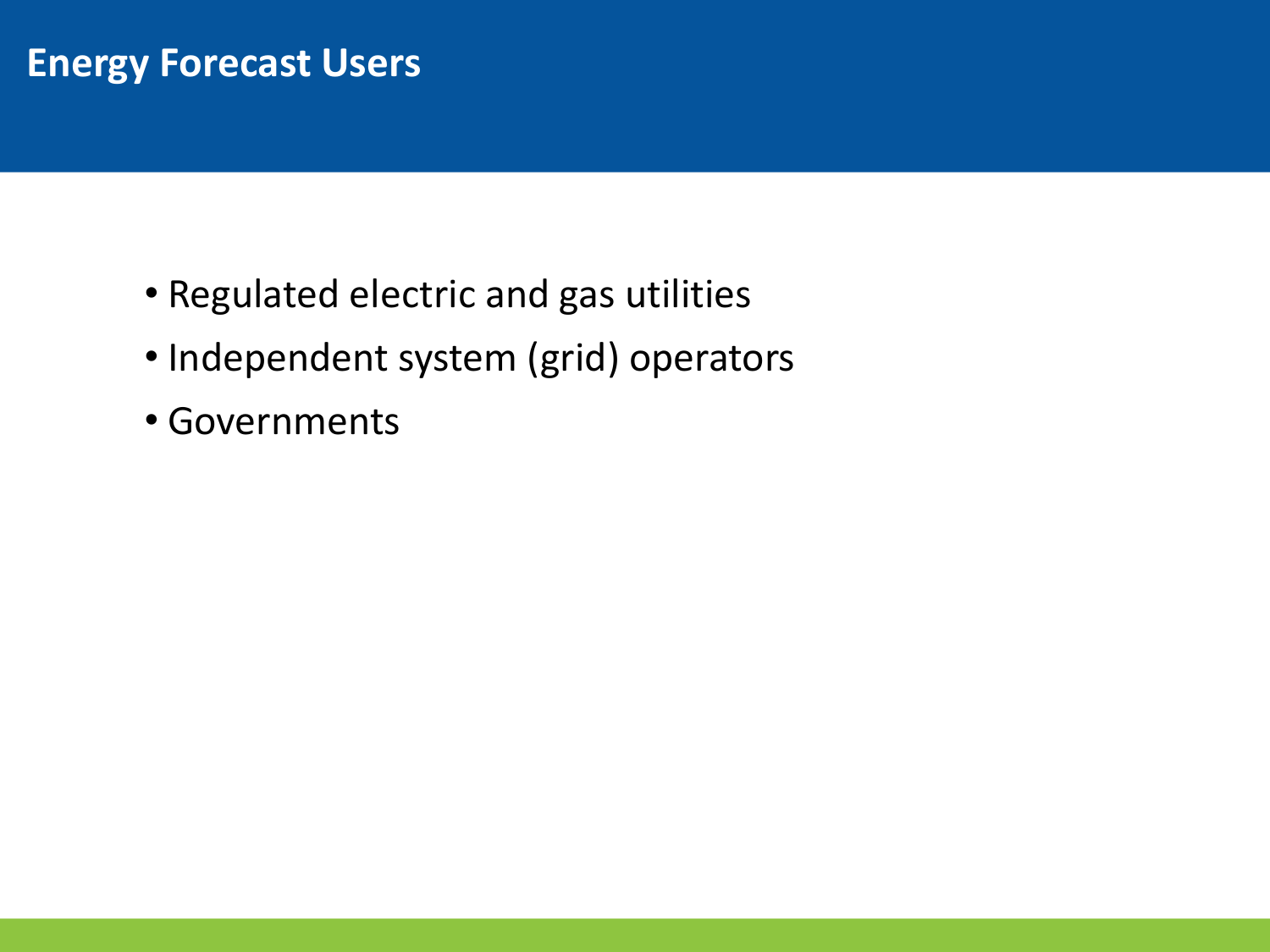#### **Forecast User Needs**

- Planning for future energy resource needs
- Planning system infrastructure based on local peak loads
- Estimating future revenue
- Managing compliance with future emission restrictions
- Estimating potential energy savings or peak reductions from technologies or programs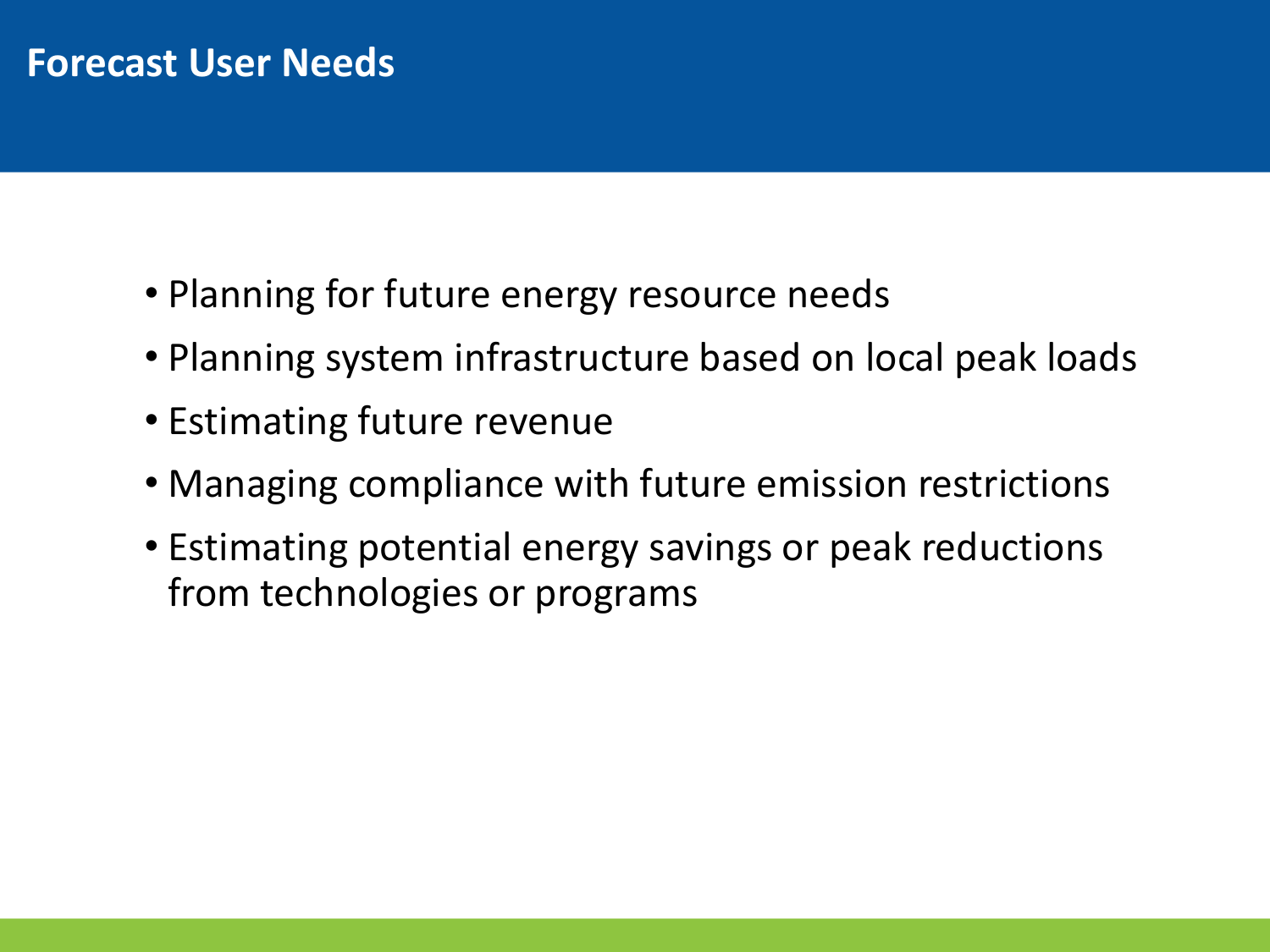# Needs: Short-term vs. Long-term

- Short-term forecasts use:
	- Sophisticated dispatch models for the electric grid and sources of supply

#### OR

- Sophisticated hydraulic models for gas distribution
- Energy end uses rarely change fast enough to affect threeyear forecasts (or the peak load during a commercial)
- In the long term (20 years) energy end uses change!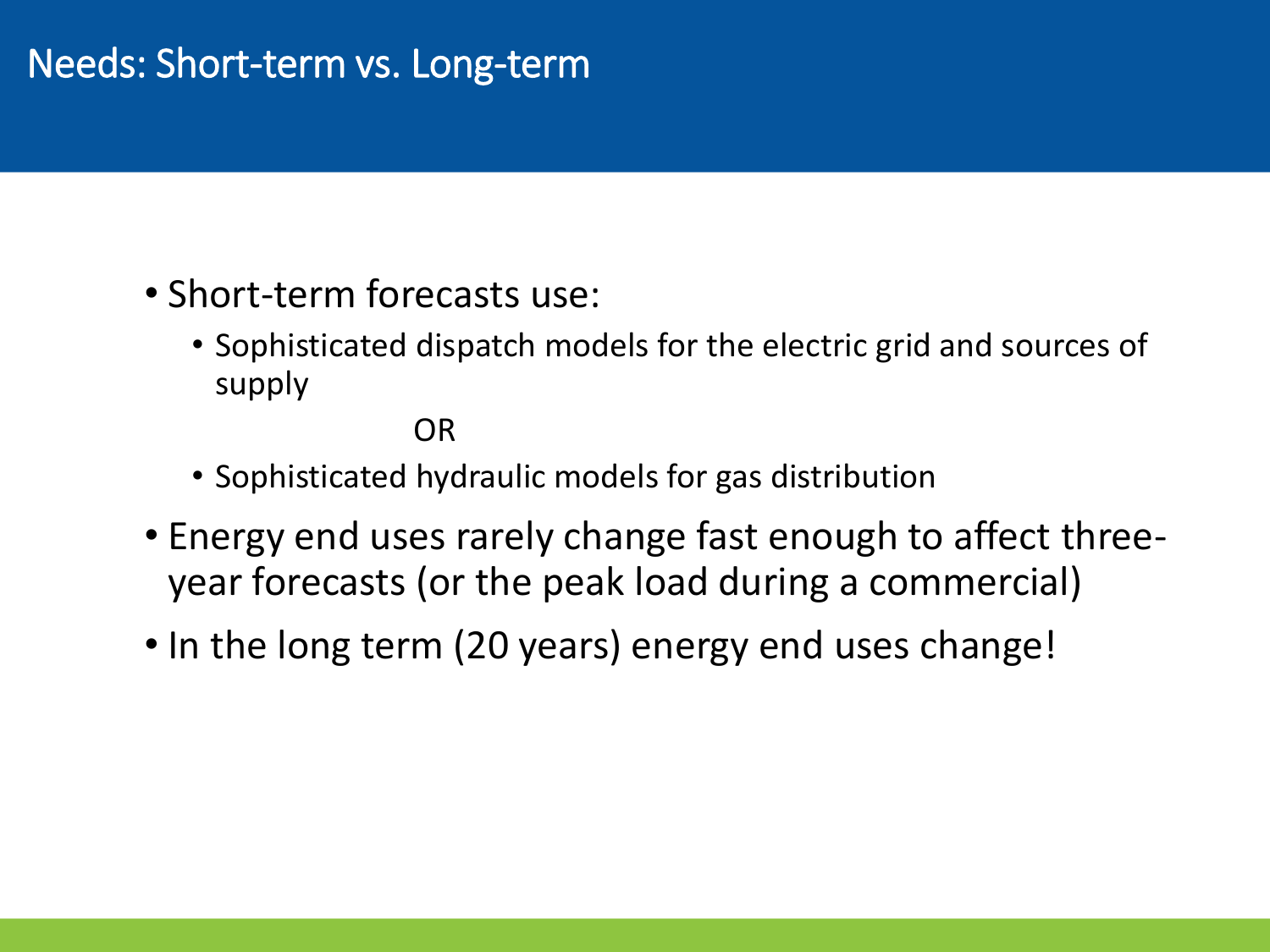# Forecasting Project for a BC Utility



- Client is the main gas company serving British Columbia
- Gas service territory is the blue and olive green areas at left
- Regulated by the BC Utilities Commission
- Modeling supported the filing of their 2017 Long Term Gas Resource Plan

Map is from 2017 Long Term Gas Resource Plan, FortisBC Energy Inc.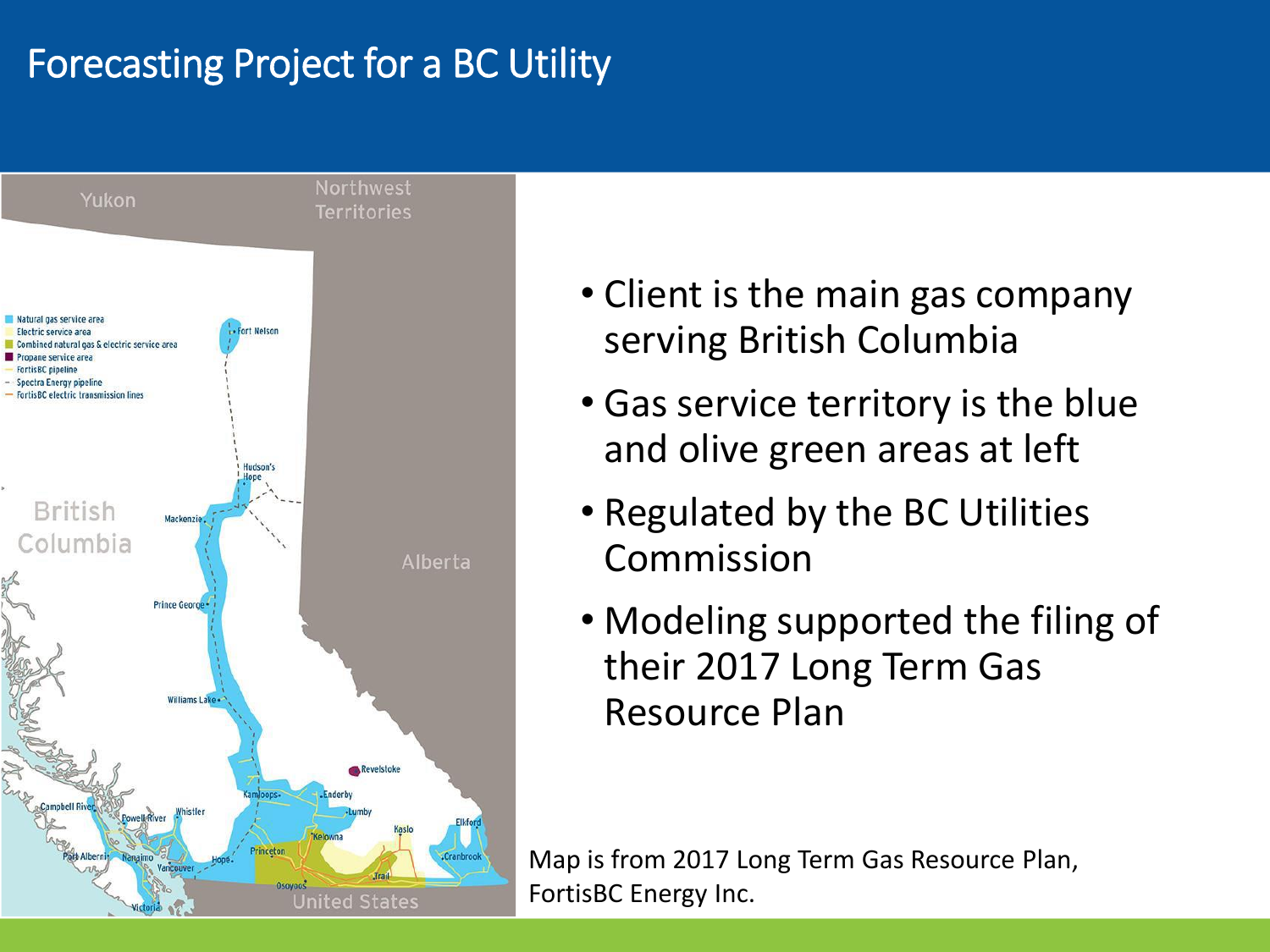# Client Objectives

- Develop robust long term plans that will work in a range of possible futures
	- If demand is more than planned for, the utility may fail to meet its regulated "obligation to serve"
	- If demand is less than planned for, revenue may fall short of paying for infrastructure costs
- Manage risks from error and uncertainty:
	- Error from not understanding changing energy uses
	- Uncertainty from assumptions

Caveat: Presentation of results is limited to numbers included in tables or charts in the 2017 Long Term Gas Resource Plan.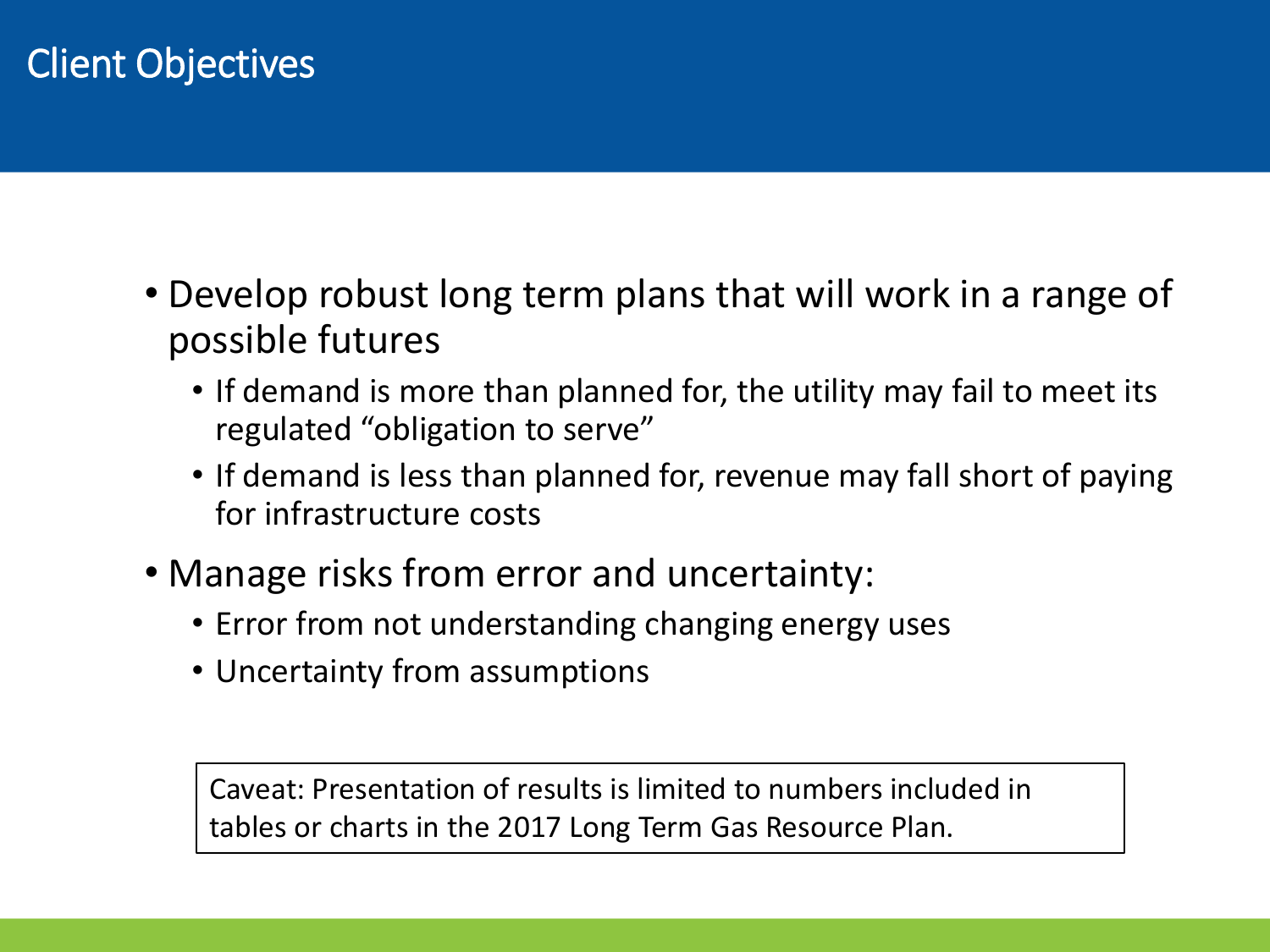# Modeling Approach



\* Developed by another consultant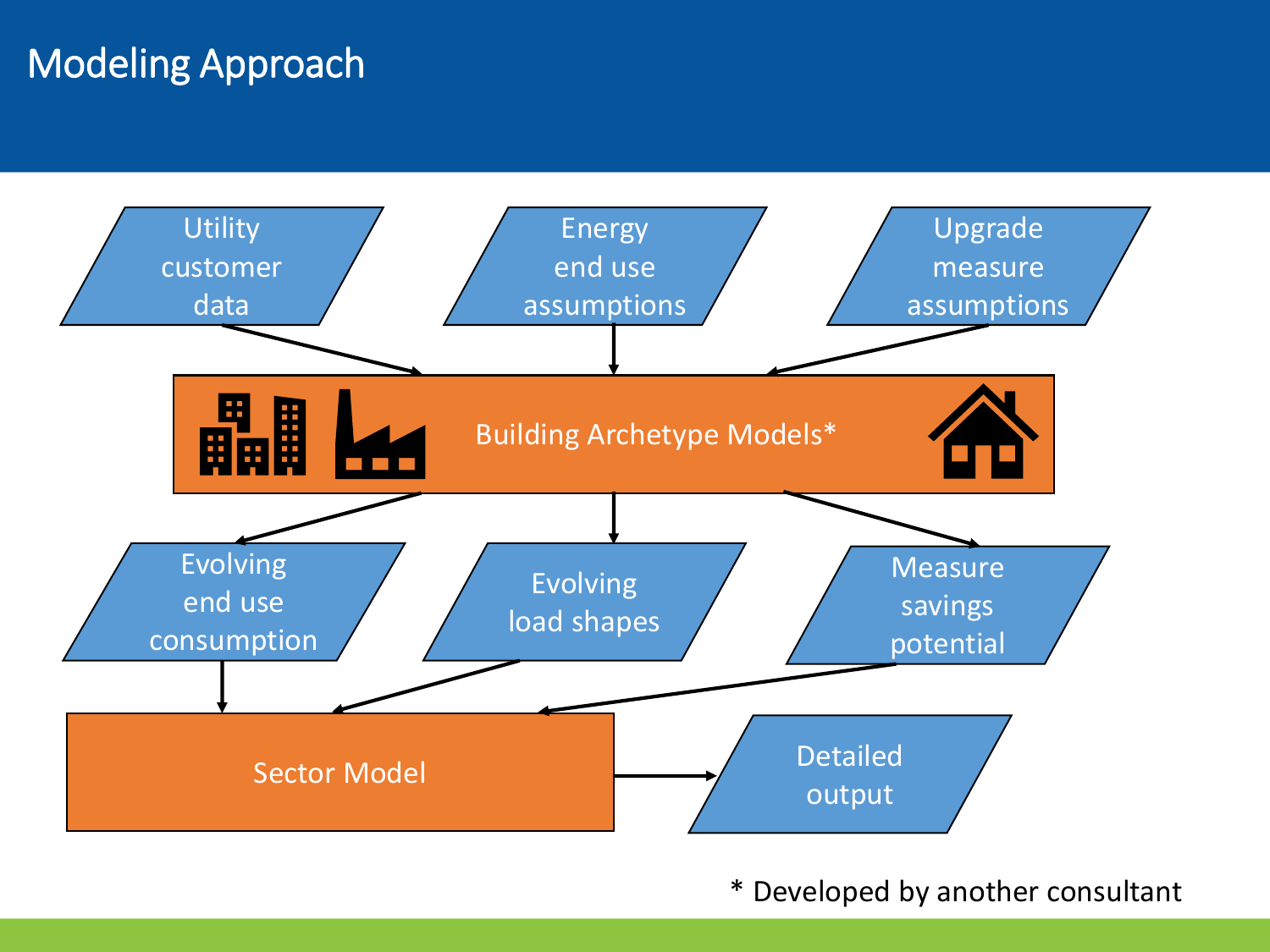### Why Use Building Archetype Modeling? - Input Data

- Customer data (counts & energy) is aggregated by region, rate class, and NAICS code categories
- End use surveys of energy-using equipment have granularity limited by sample size
- Building starts data and population projections are province-wide
- Future energy pricing is by fuel
- Energy upgrade measures have hundreds of permutations

Modeling needs to accommodate input data with different granularities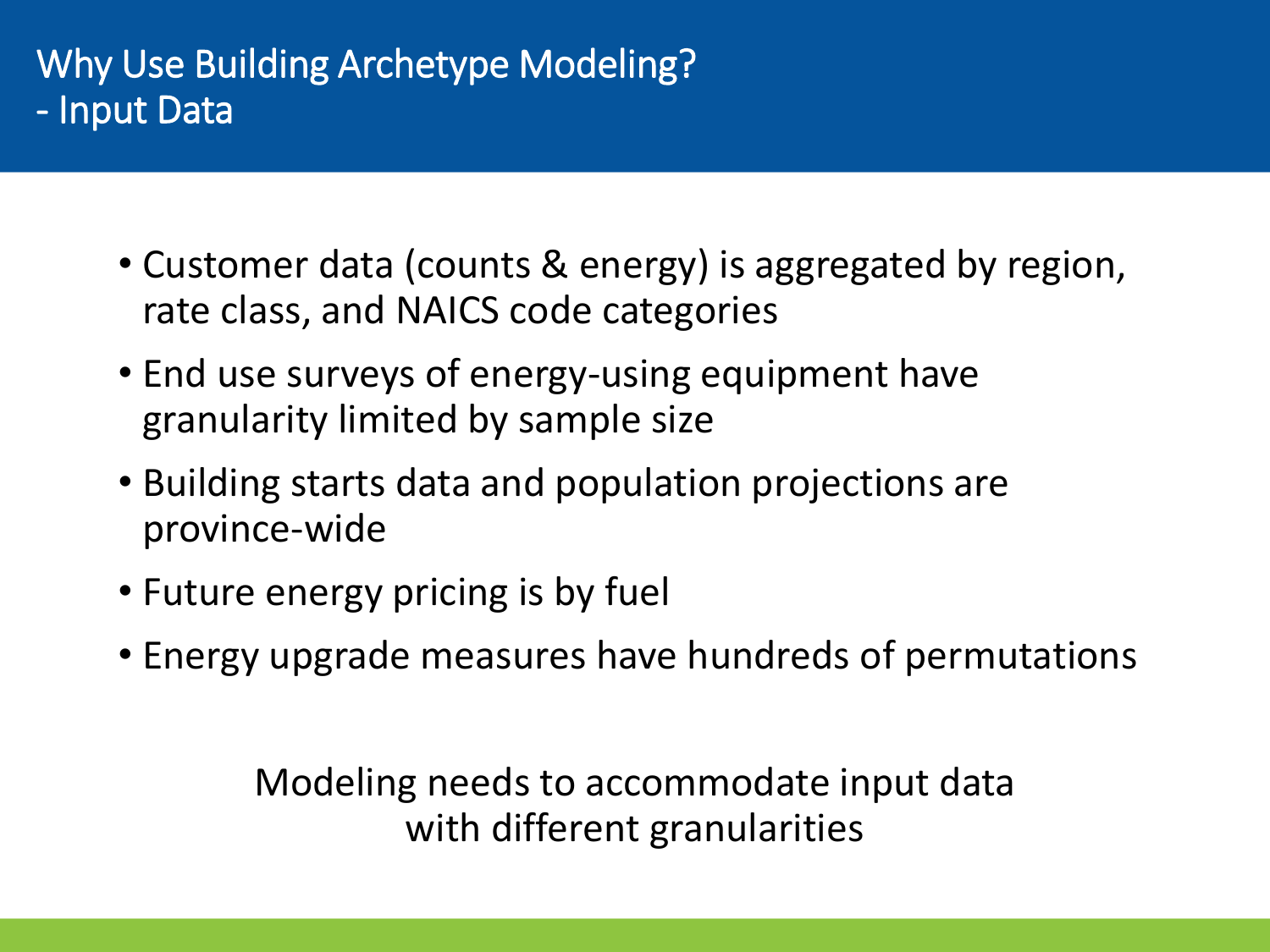# Why Use Building Archetype Modeling? - The Need for Speed

## We need:

- Estimate energy end use breakdown
- Estimate load shapes
- Estimate energy efficiency potential
- Now
- Over 20 years
- Under multiple sets of economic assumptions

Multiple Scenarios + Need for Speed (and no super computer) = Archetype Models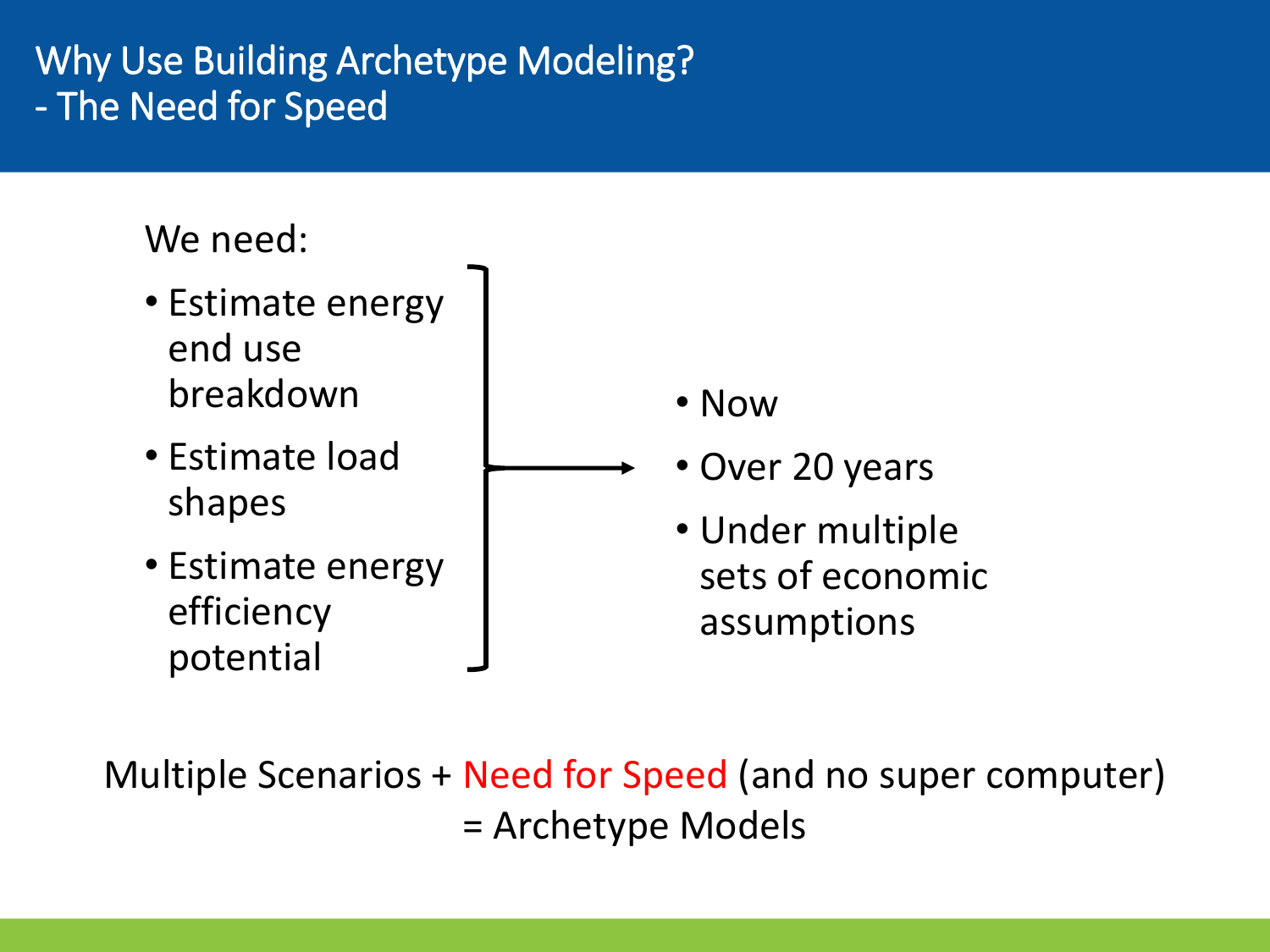# Modeling Results:

#### Residential Base Year Usage per Customer

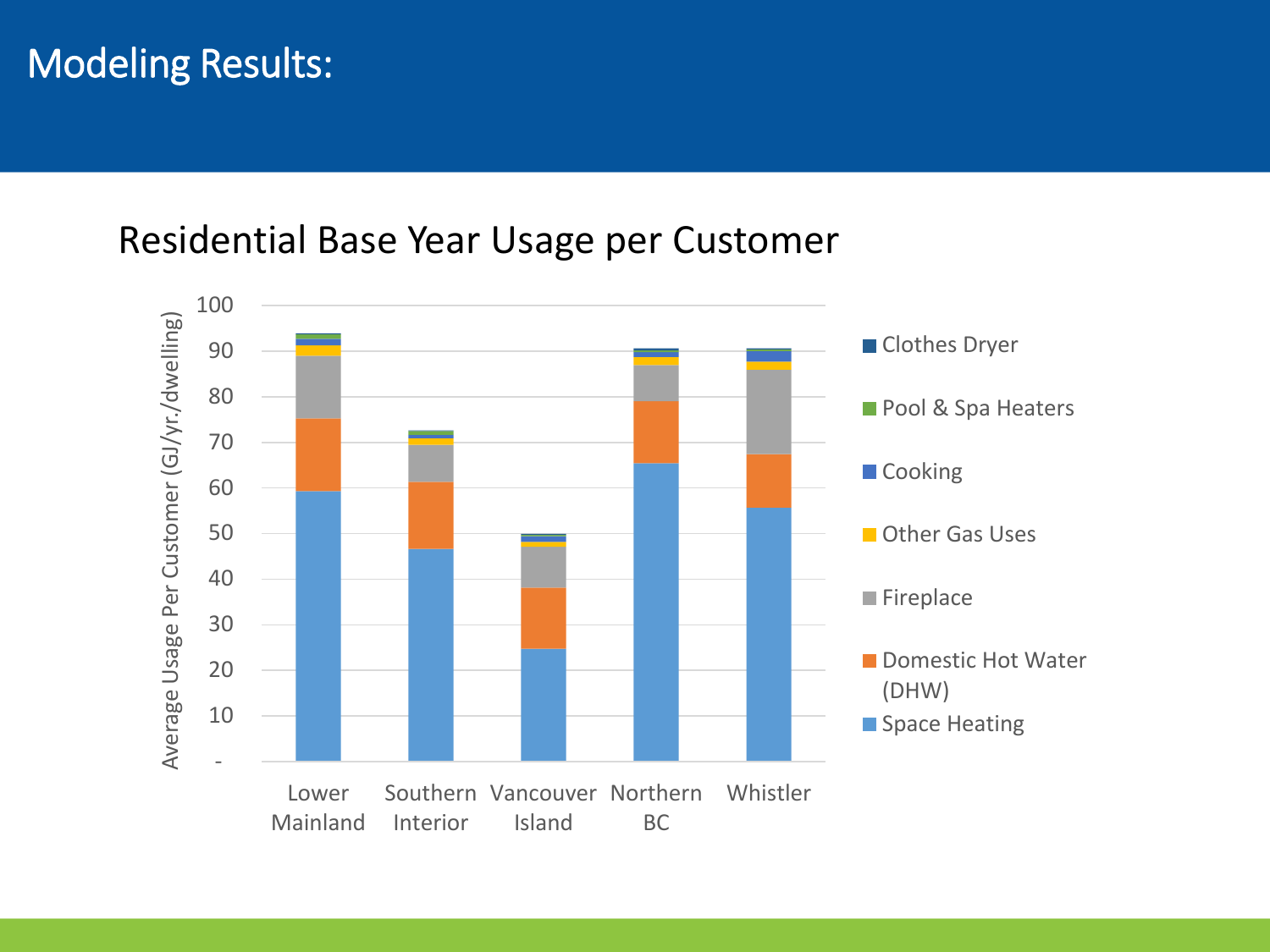# Building Models Can Help Reduce Error

- Segment residential by house type and vintage
	- Ground-truth against measured data, submetering, and expert knowledge
- Segment commercial and industrial by rate class and by building or plant type\*
	- Compare C/I results against audit data or industry experts
- Compare annual whole building consumption against metered averages
- Use monthly values to confirm end-use breakdown

\* Energy end use detail available to client, but cannot be presented here due to customer confidentiality.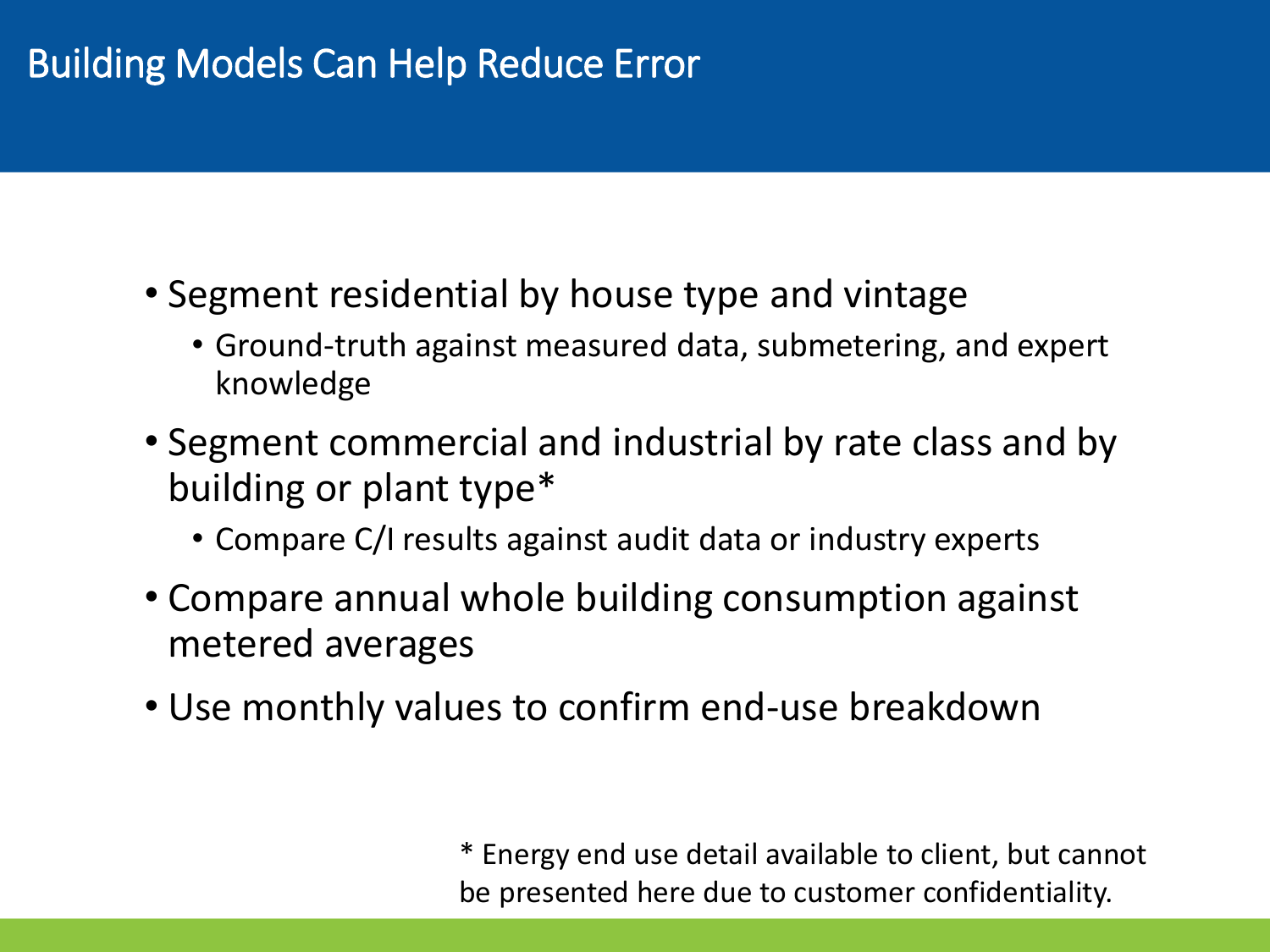# Why Use Multiple Scenarios?

- Assumptions about the future are inherently uncertain:
	- Growth
	- Relative fuel cost
	- Carbon pricing
	- Future codes and standards
	- Technological change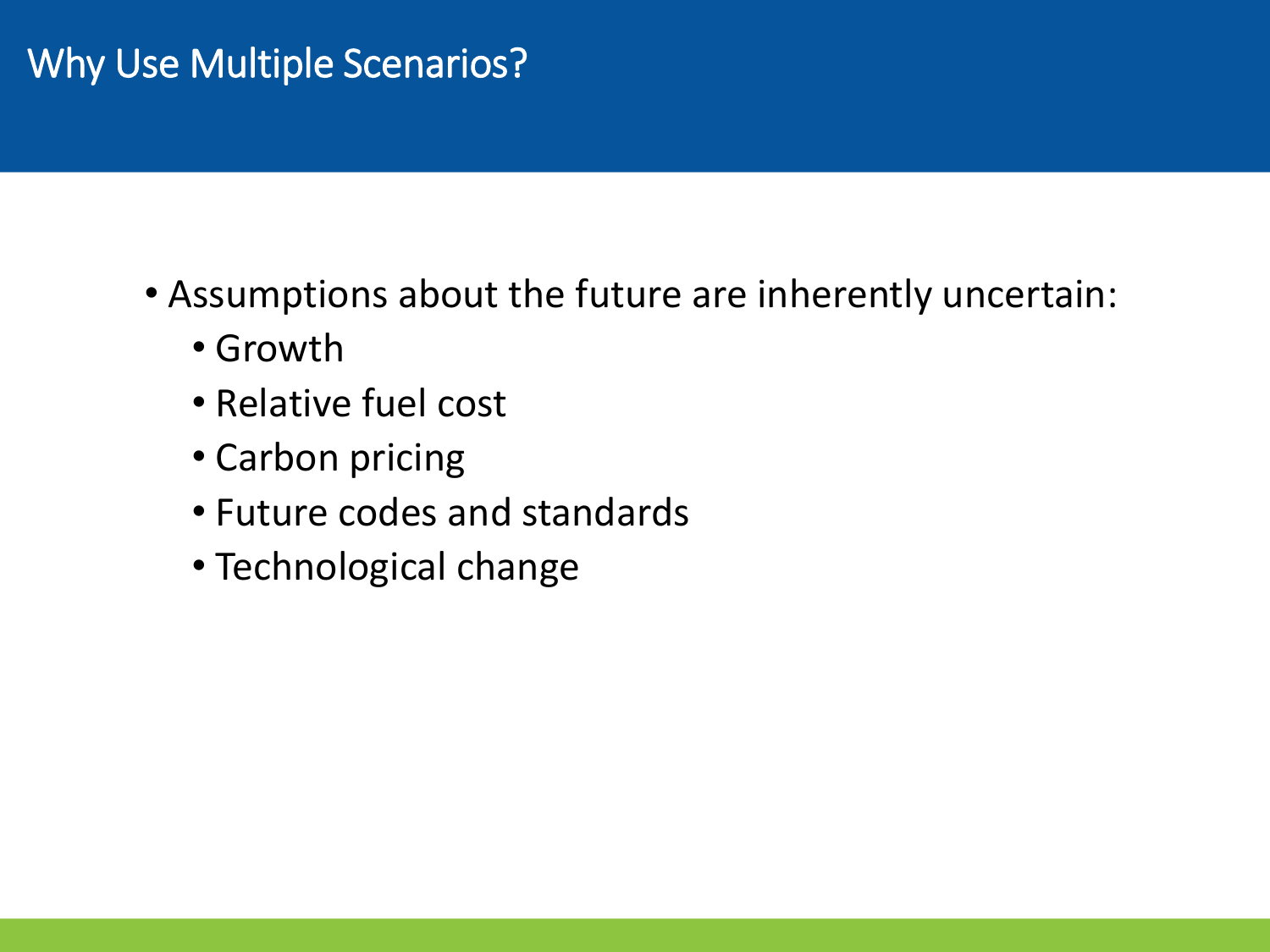# Managing Uncertainty from Assumptions

- Improve quality of assumptions by using the most credible forecasting sources
- Run scenarios changing only one major assumption to assess sensitivity
- Estimate upper and lower bounds for assumptions and run scenarios exploring the range
- Run stochastic, Monte Carlo scenarios where the input assumptions vary randomly according to probability distributions (see next slide)
	- Shows the low likelihood of extremes combining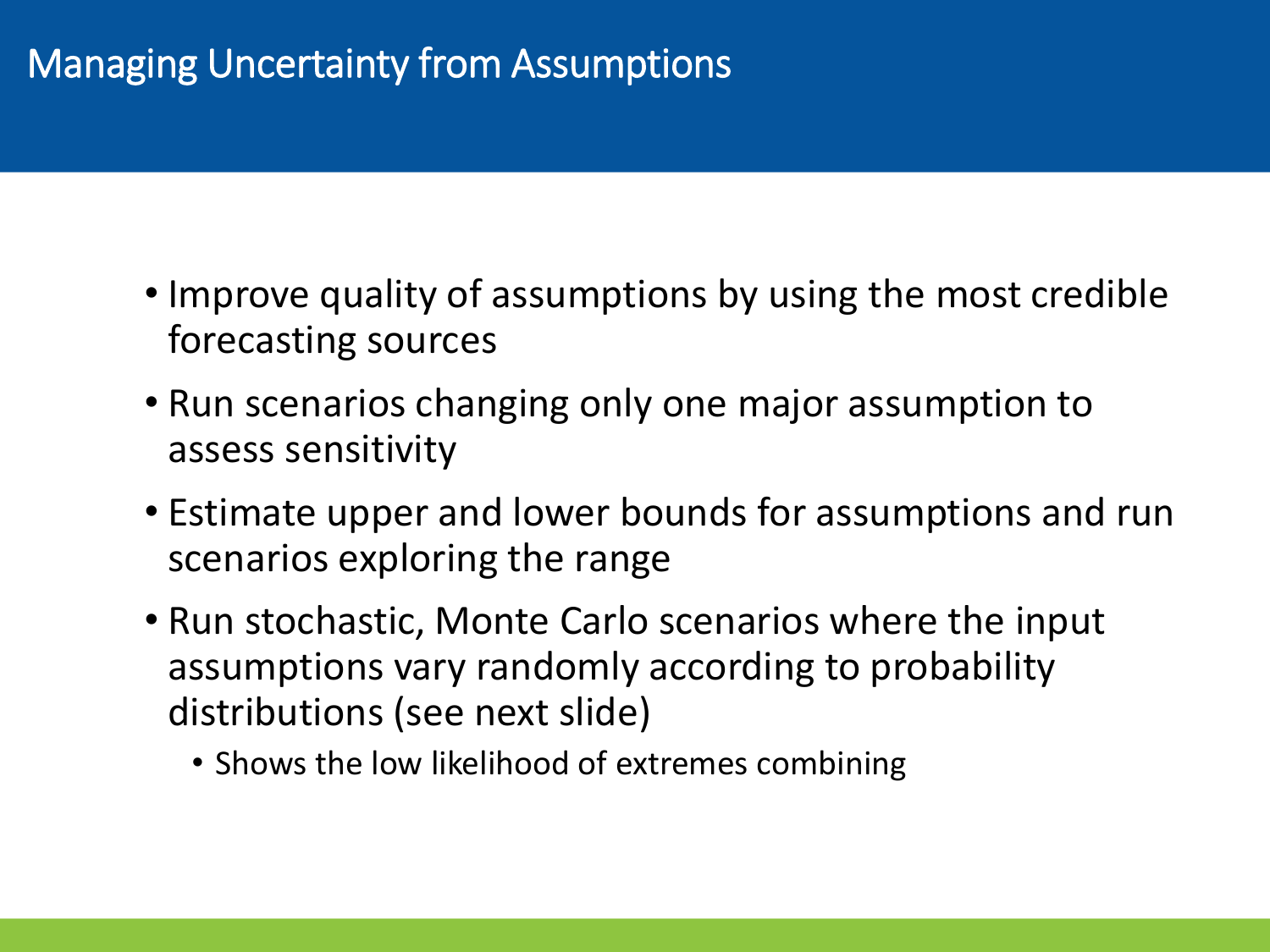## Stochastic Forecasting Example



Stochastic Forecaster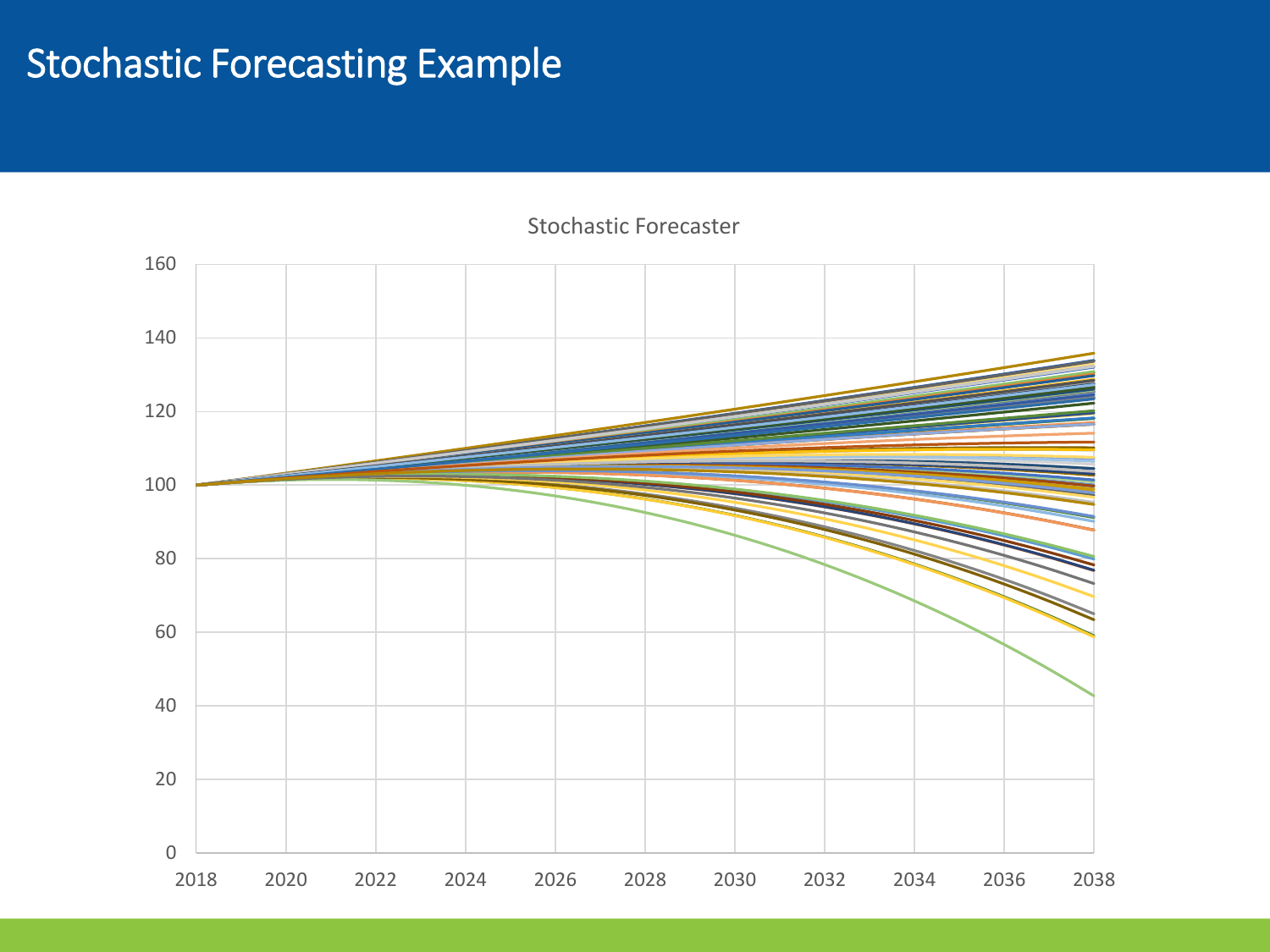# How We Used Multiple Scenarios in This Project

- Ran parallel "what-if" scenarios with specific sets of assumptions:
	- Six scenarios for future gas demand from the traditional customer base
	- Three scenarios for future natural gas transportation
- Client developed the "story line" for each scenario
- Consultant developed numerical assumptions to tell the story
- Also ran some "goal seeking" scenarios:
	- What combinations of inputs need to change to reach a GHG reduction goal by a specific year?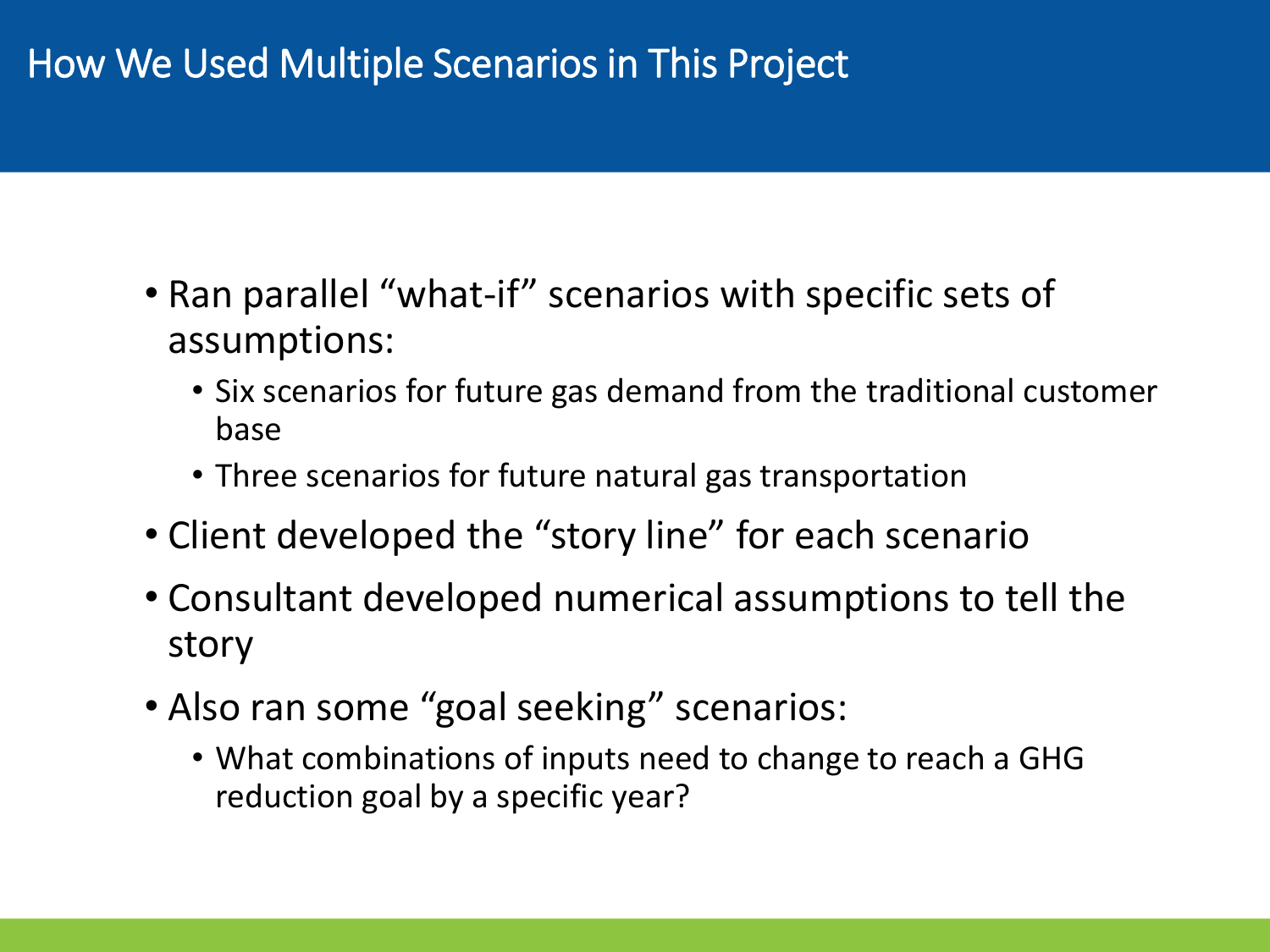# **Output Retains Full Granularity**



#### Savings Potential Analysis:

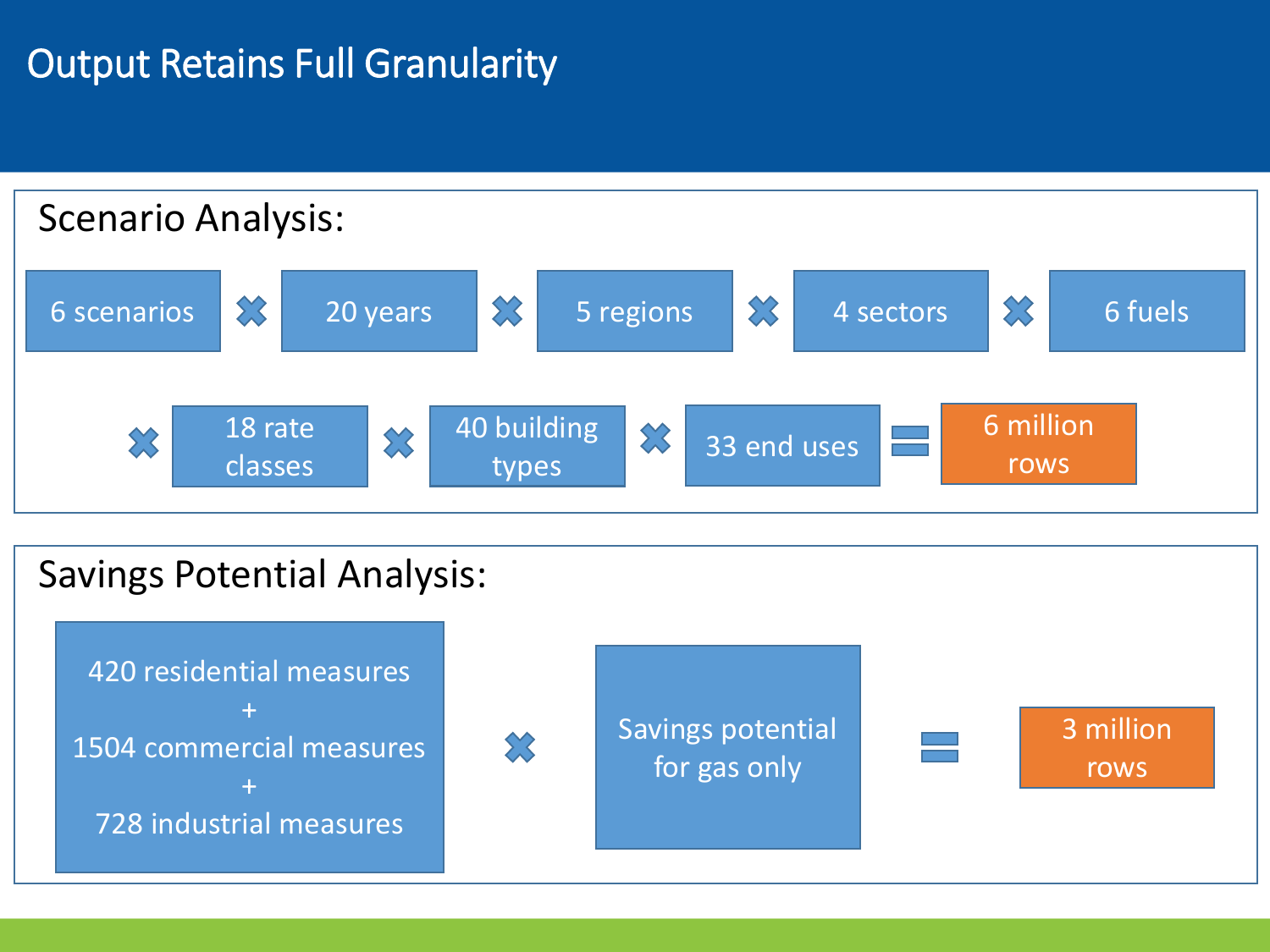Total Gas Demand (exc. NGT)

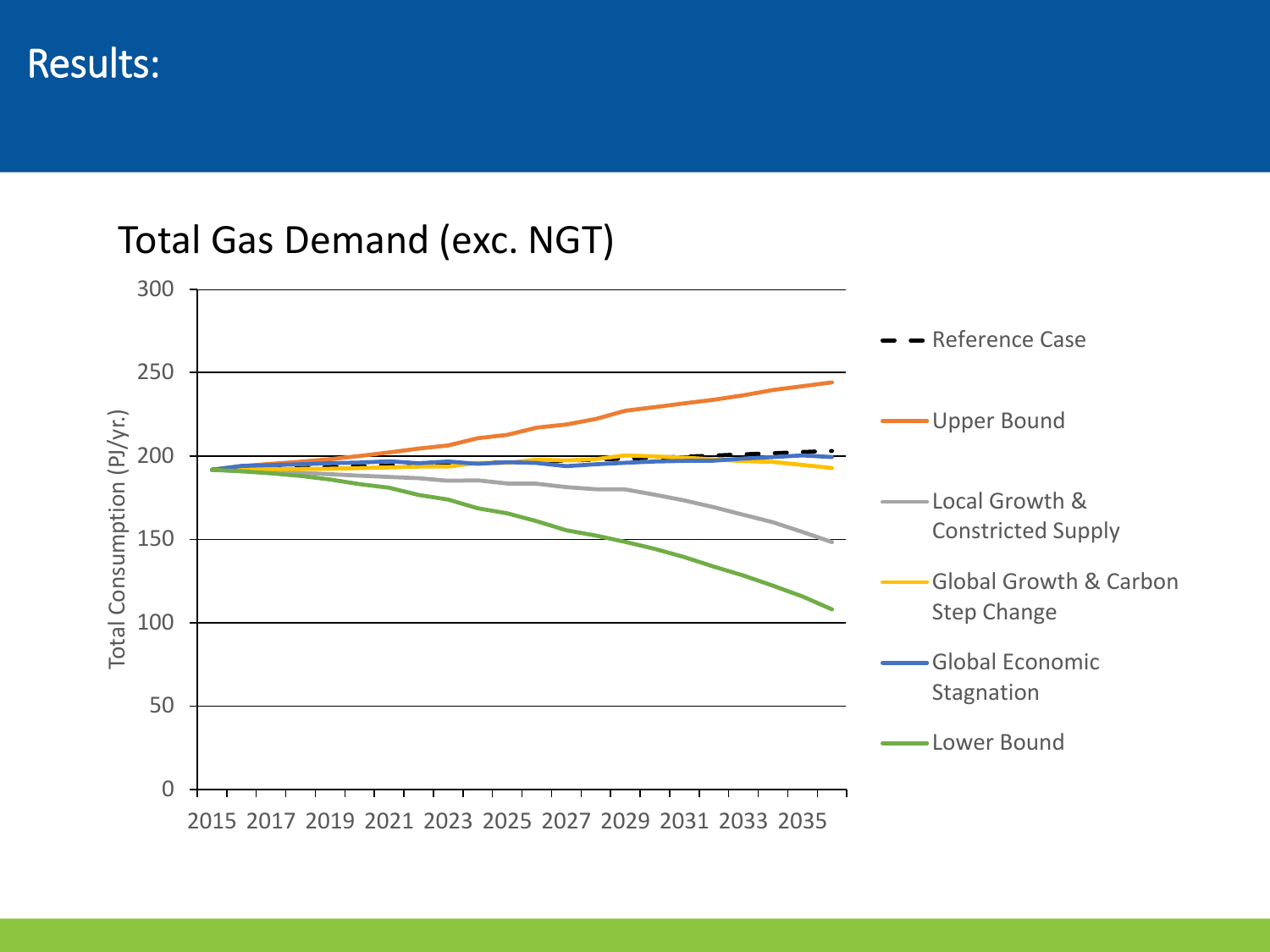#### Industrial Gas Demand

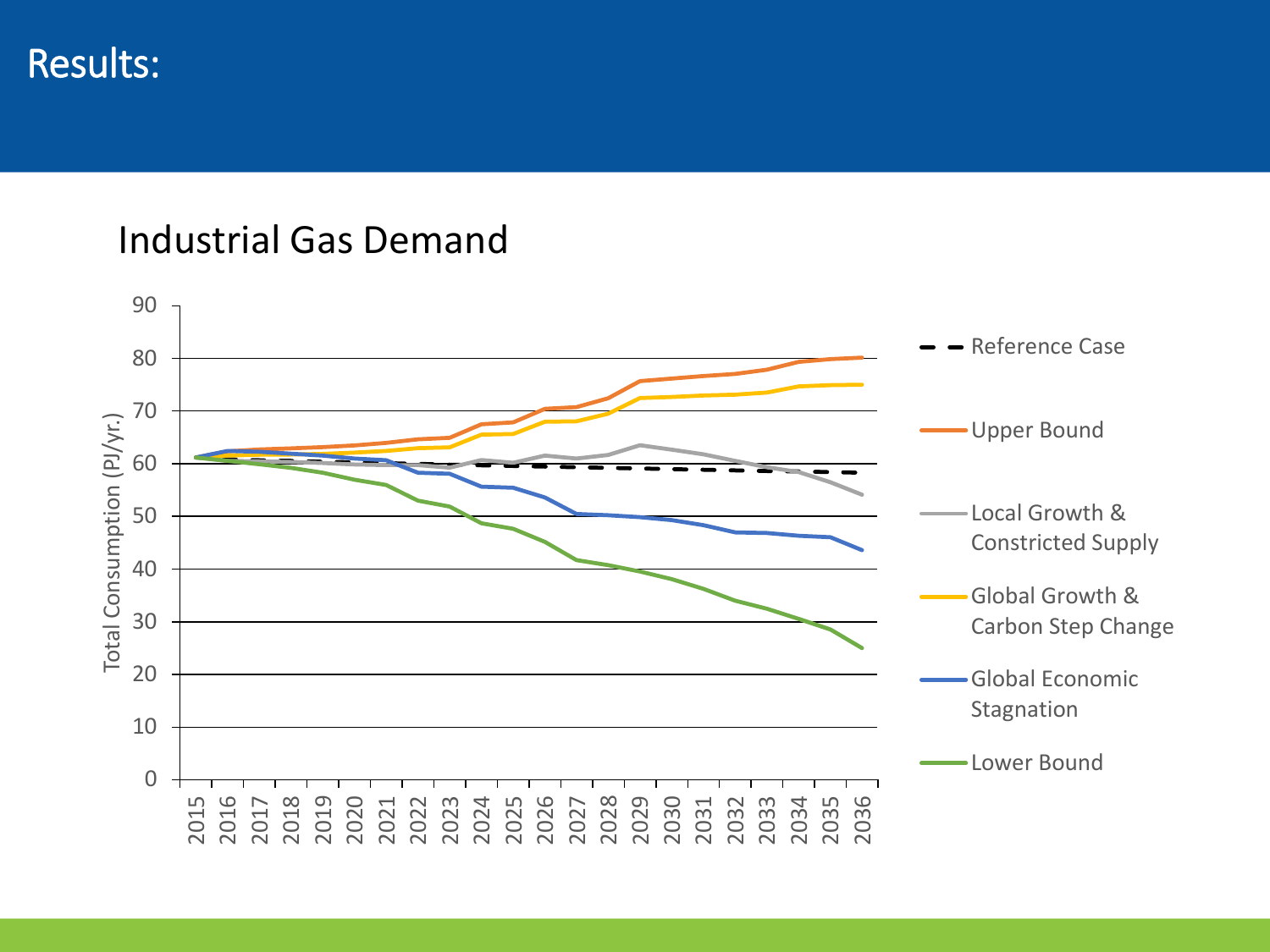#### Commercial Gas Demand

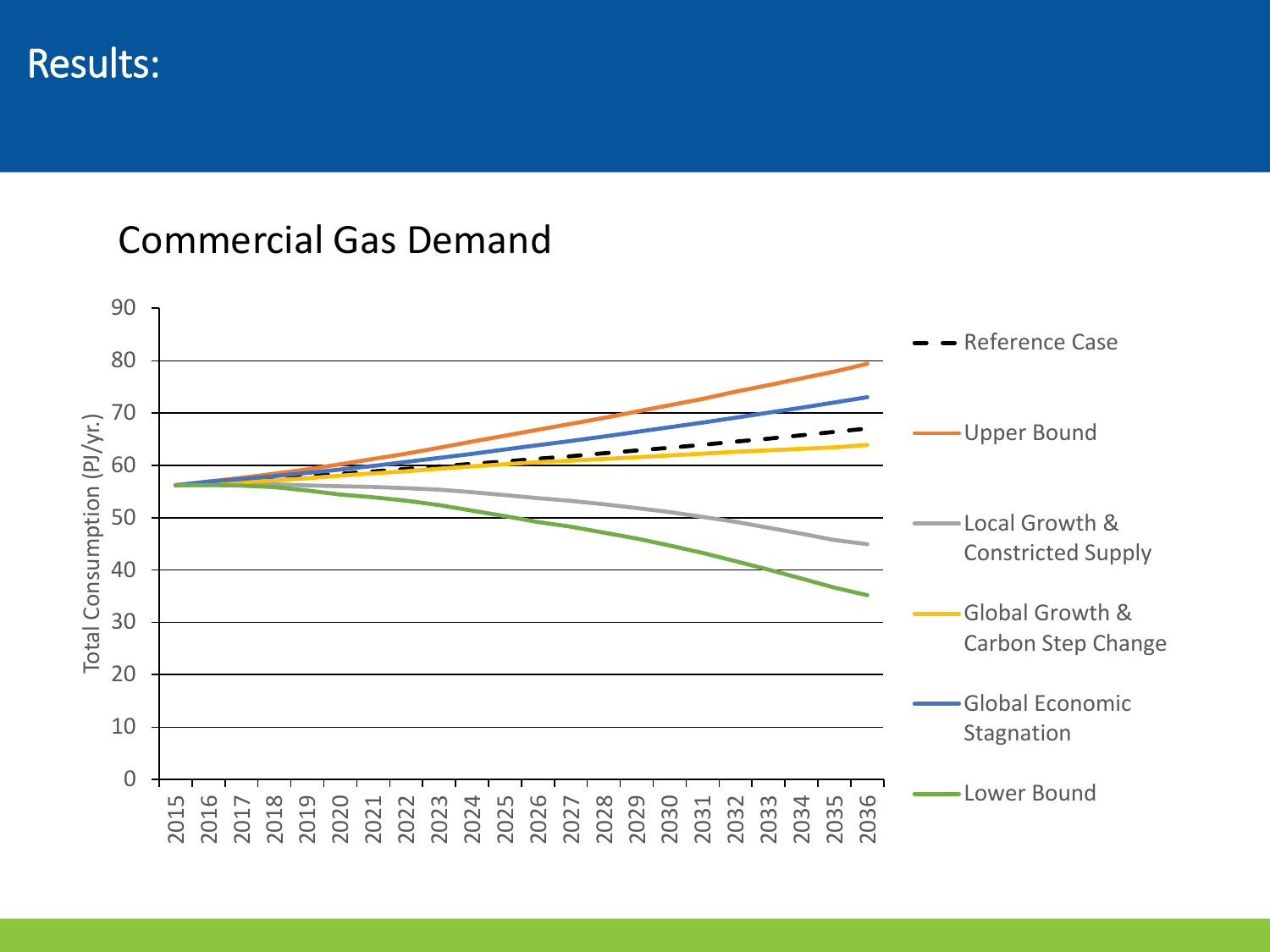#### Residential Gas Demand

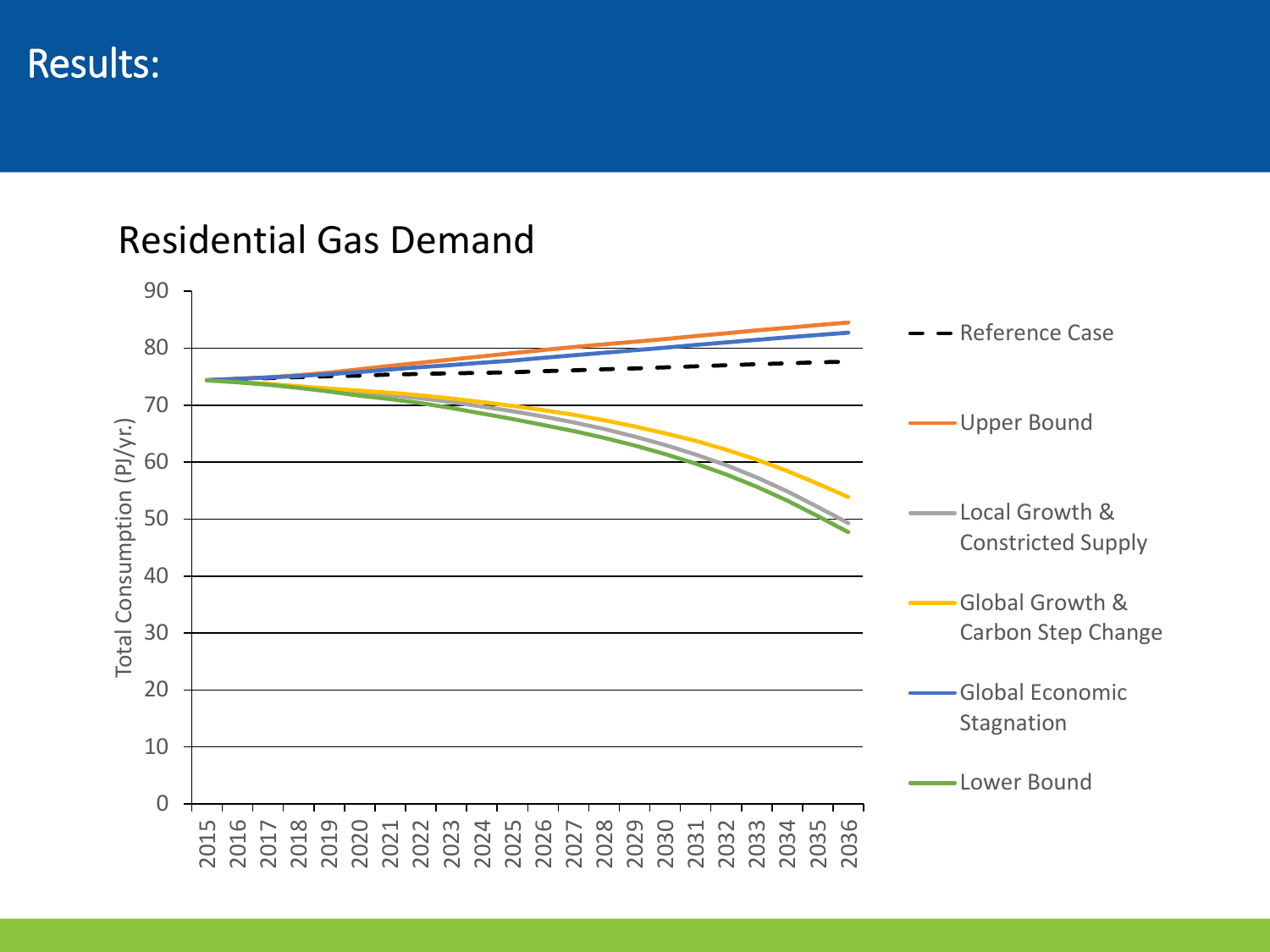#### Residential Major End Uses (Lower Bound)

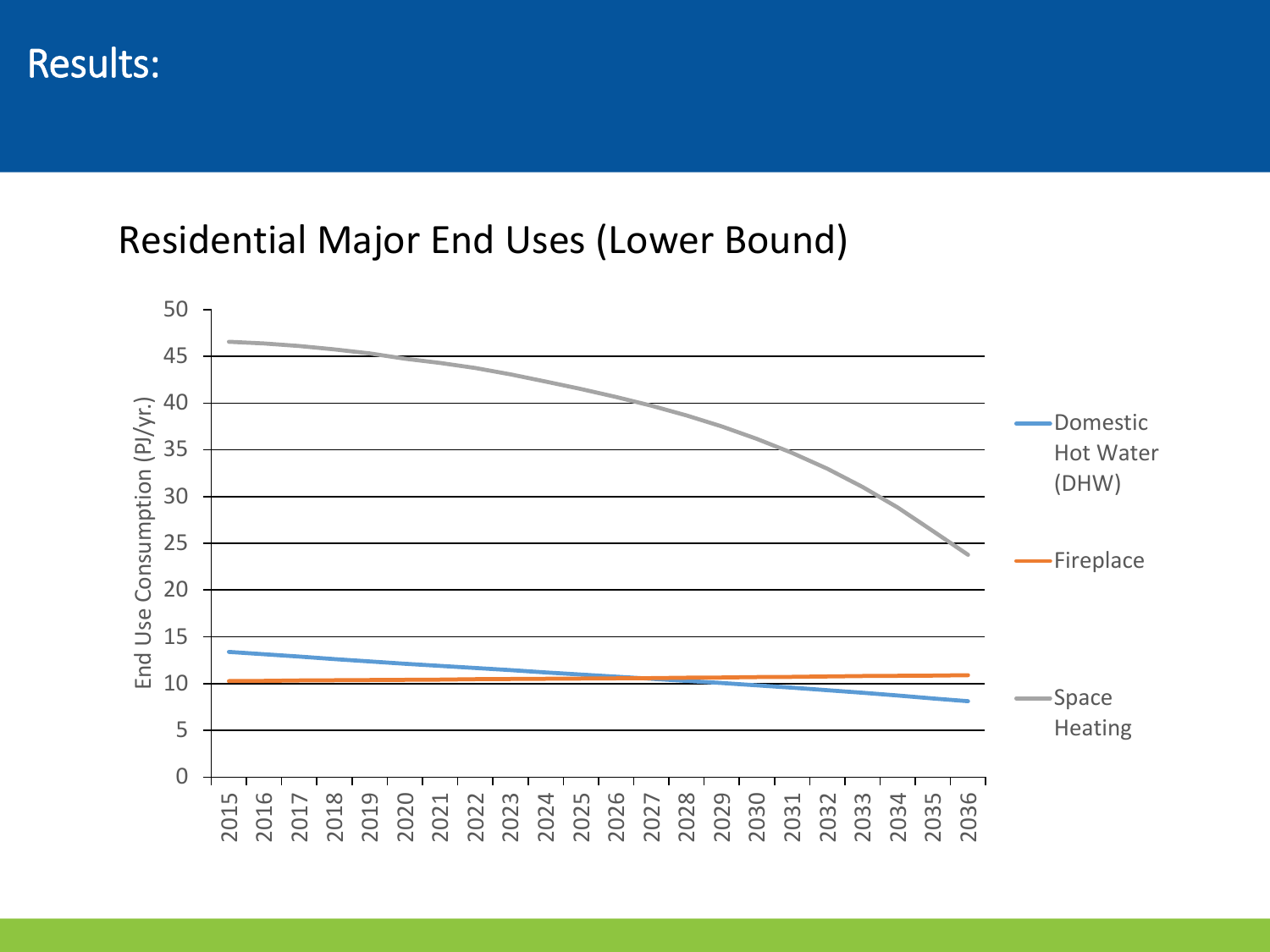#### Natural Gas Transportation (includes ships!)

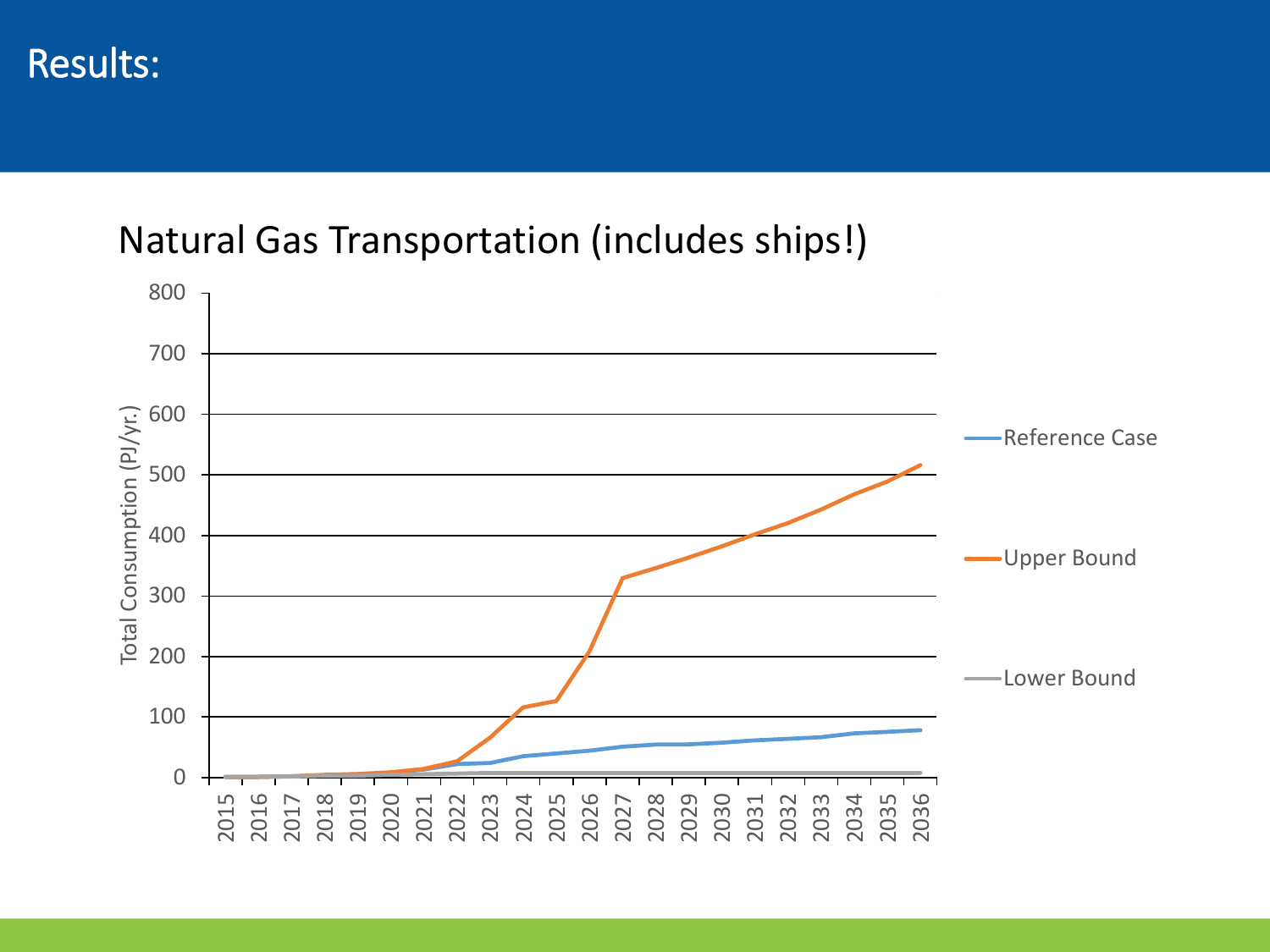#### Total Gas Demand (inc. NGT)

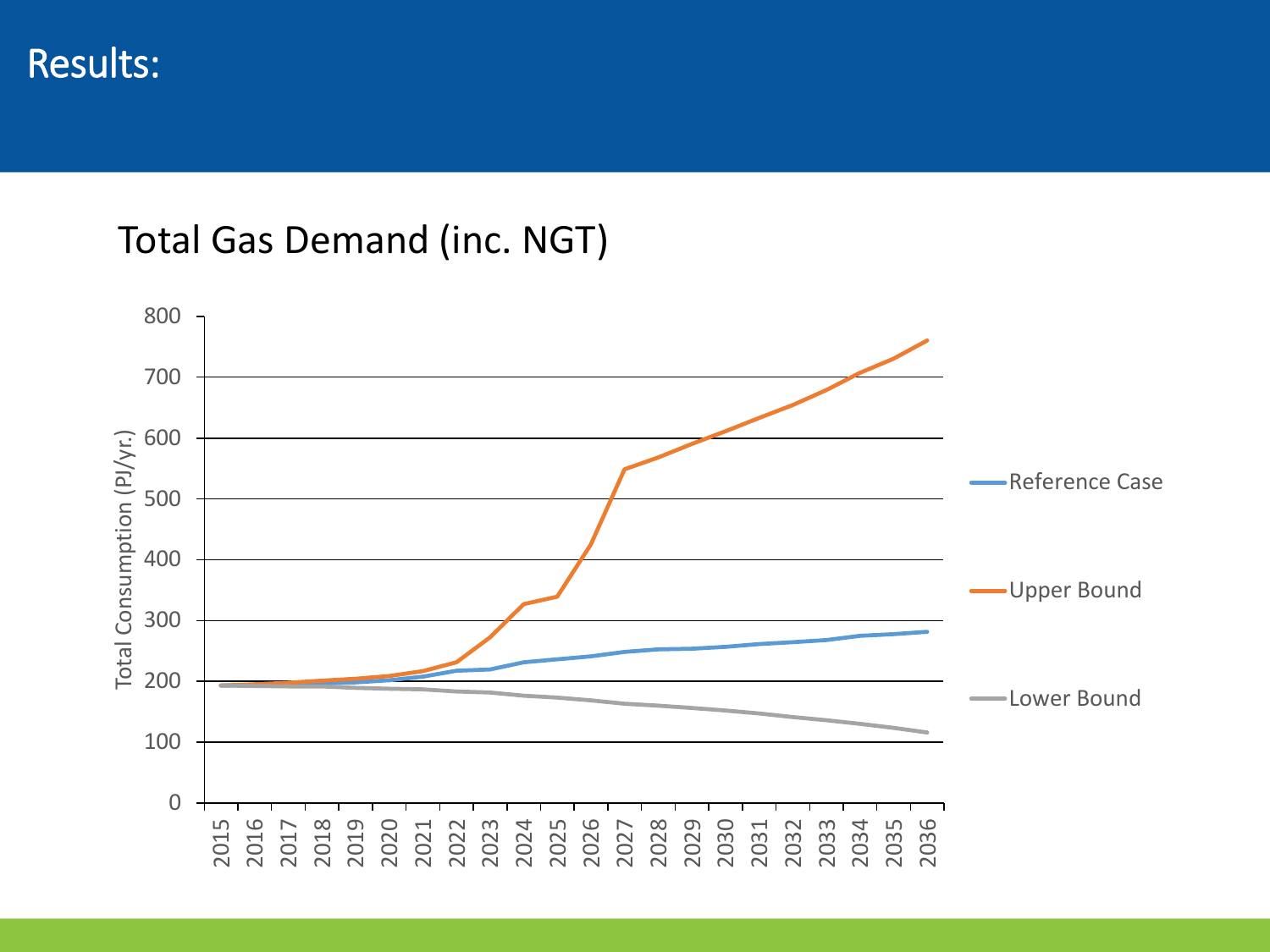#### What if:

#### Traditional Usage Declines and NGT Expands?

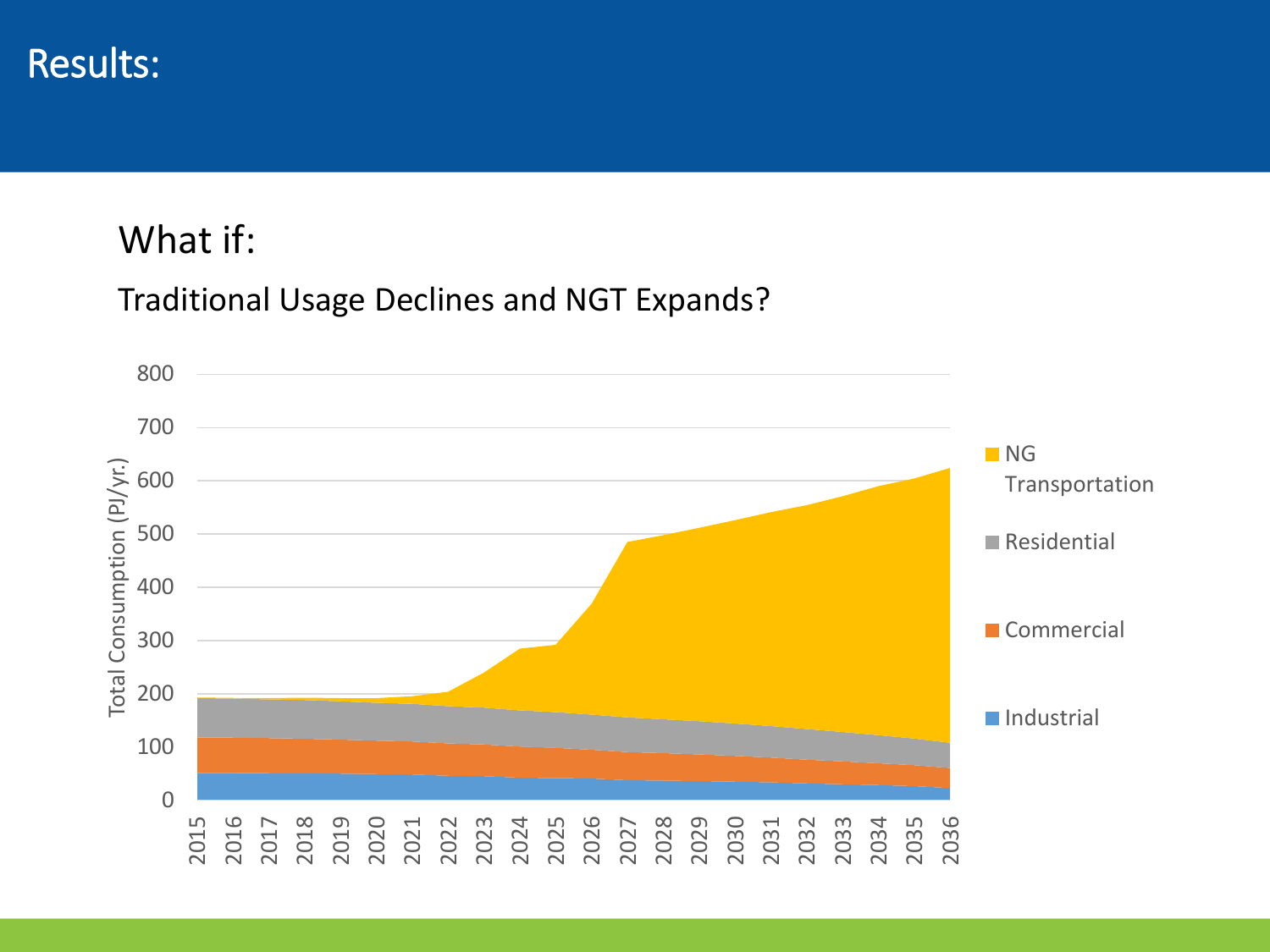# **Conclusion**

- Energy end use forecasting can improve utility long term planning
- Building archetype modeling can make energy end use input assumptions more accurate
- Multi-scenario modeling can manage uncertainty from input assumptions
- Risk management is improved
- Exploration of "what if" and "goal seeking" scenarios is easier